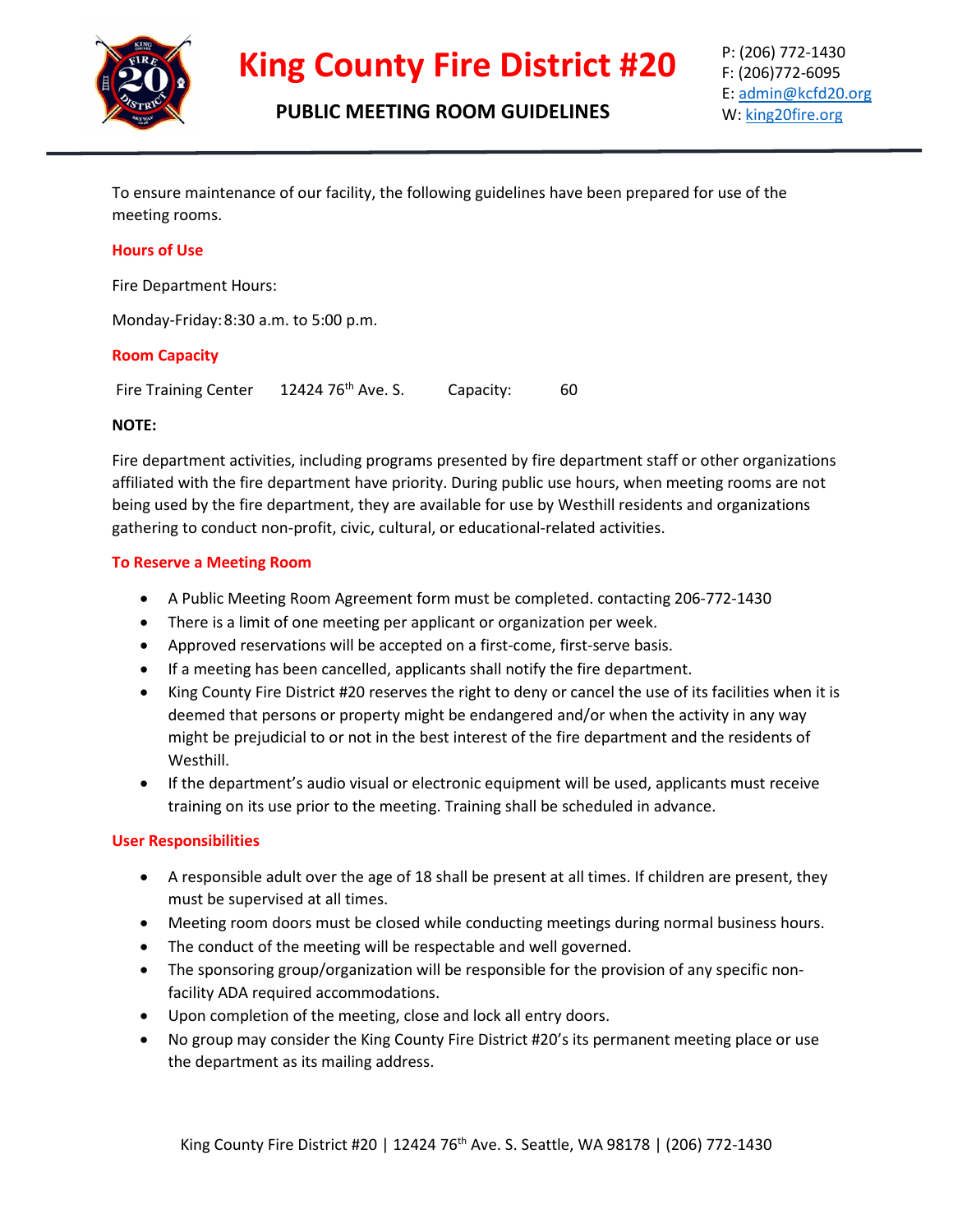# **Prohibited Activities**

- Use of fire department facilities for commercial, fundraising events or religious activity is strictly prohibited.
- Fire department facilities shall not be used for political endeavors or political activities.
- Alcoholic beverages are not permitted in this facility or on this property.
- The use of tobacco products is permitted in the designated smoking area only.
- No animals/pets are allowed in the meeting room except for guide or service dogs.
- Use of hazardous materials is prohibited.

# **Food and Beverages**

• All refreshments and drinks shall be consumed inside the meeting room.

# **Office Equipment**

- Public groups and individuals who use the meeting room are guests to the King County Fire District #20, therefore no other areas or equipment are authorized for public use.
- Audio visual or electronic equipment is available for public use provided prior training on its use has been received.
- Groups wishing to bring audio visual or electronic equipment in from another source must have prior approval.

# **Room Configuration/Cleaning**

- Tables and chairs are available for your use. You are responsible for returning the meeting room to its classroom setup. The room shall be vacated by the ending time indicated on the room agreement.
- No decorations or application of materials to walls or floors will be allowed without the permission.
- Applicants are required to remove, at their expense, any rubbish, material, equipment, or furnishings not included with the Public Meeting Room Agreement.
- Counter tops and tables shall be cleaned. Debris shall be removed from the carpet.

#### **As You Leave**

The responsible party shall ensure that all entry doors are locked and closed.

#### **Damages**

- Users are responsible for any damage to King County Fire District #20 property and will be assessed the cost of repair and any associated staff time.
- The applicant is responsible for any property loss or damage incurred during use of the facility. Fire Department personnel will conduct a walk-through of the room before and after each meeting. The amount of any damage or additional cleaning costs necessary shall be determined